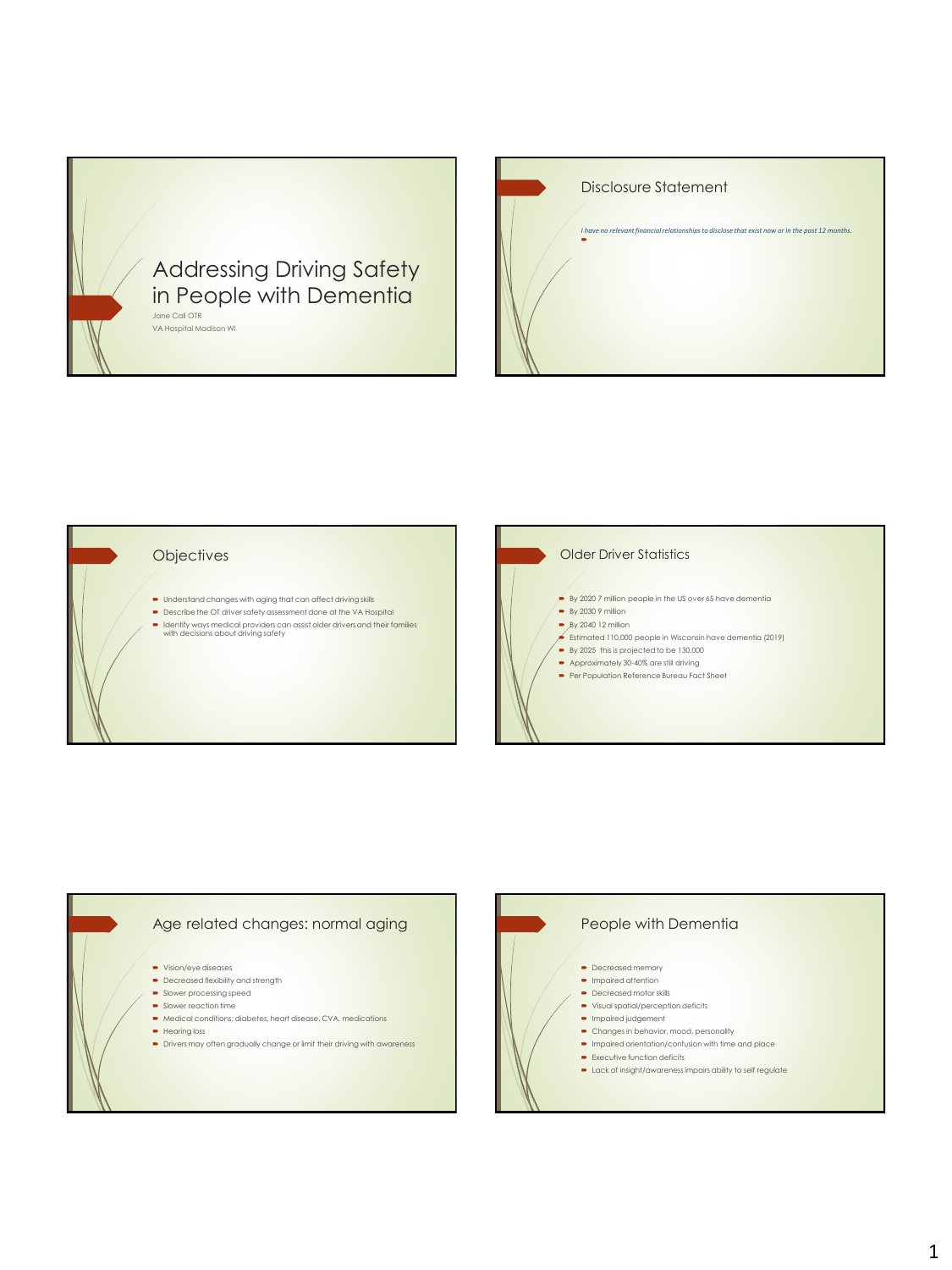

## Risk Factors associated with unsafe driving

- At fault accidents or tickets
- **Family concerns**
- Difficulty with other IADL such as cooking, managing finances and medications
- Impaired scores on psychometric tests (SLUMs, MOCA scores <20)
- $\bullet$  Getting lost while driving to usually familiar places
- $\rightarrow$  History of falls

## OT off road Driving Assessment

- Chart review: medical history, info from family and caregivers, SW notes, prior cognitive testing results
- Interview with the patient: importance of driving, need to drive, how much, where, types of highways, miles driven per week, any accidents or tickets, getting lost, family support or other transportation options

## The OT off road driver safety assessment: Cognition: Short Blessed, Clock Draw, Animal Fluency, Trails A&B Visual Processing Tests: Symbol Digit Modality Test, Motor Free Visual Processing Test Vision: far visual acuity, depth perception, peripheral vision, road signs, color vision, contrast sensitivity (night vision) Reaction Time: Dynavision, Foot to Brake reaction time test

Results are summarized and patient is referred back to the provider who ordered the consult for a discussion of results and recommendations

## OT Service Agreement for Off Road Assessment

- $\blacksquare$  Indications are for mild cognitive impairment, mild dementia dx May be tested only 1x/yr unless there is documented change in medical
- condition If failed, reassess only if dx indicates potential for neurologic or medical recovery, not a progressive neuro condition such as Alzheimer's
- OT Driving Assessment Not Indicated  $\bullet$  If patient failed a previous assessment with no change in condition **If license has been suspended by another provider**  Visual impairment that doesn't meet DMV guidelines Concerns related to road rage, somnolence, legal issues, DUI **CDL** evals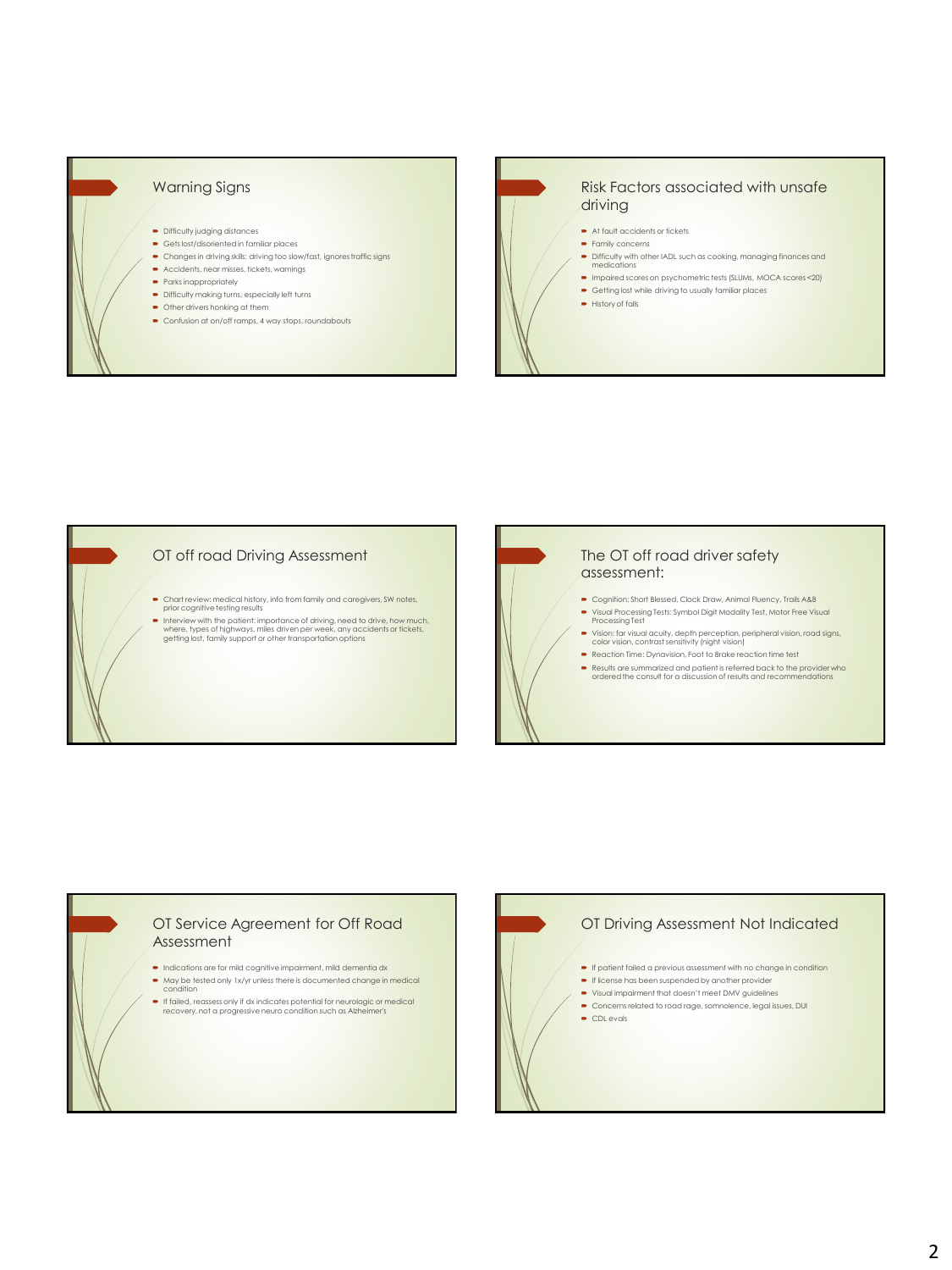

## Consensus Statements

- People with moderate to severe dementia should not drive
- People with new diagnosis of mild dementia, mild cognitive impairment should be referred for further testing, especially when risk factors are present
- Mobility counseling should start immediately anticipating that driving cessation will likely occur in the future

## Role of Medical Providers

- In clinic assessment: interview pt/family, cognitive screen
- Refer for off road driving assessment with OT
- Recommend repeat driver eval if appropriate (usually yearly)
- $\;\blacktriangleright\;$  Assist families/caregivers with discussion about driving safety
- Counseling patient about driving safety; start conversations early and discuss often (each visit)
- Family may need to take the car, keys to keep patient from driving

#### Role of Medical Providers

- $\bullet$  Make a contract to stop driving early in the diagnosis
- A written "Do not drive" prescription may be helpful
- Involve the patient, family, caregiver, PCP, SW
- Suggest modifications to the driving routine (daylight only, no highway, only (x) miles from home)
- Have short, frequent conversations about driving safety and eventual retirement from driving Focus on the nature of the disease
- If the patient refuses to stop driving, the family may need to take the car/keys



## Transportation Options

- **Social Work assistance**
- Explore ways to reduce the need to drive
- Private transportation/Uber/Lyft  $\bullet$  Friends and family
- Volunteer driver programs
- Area Agency on Aging
- Arrange for grocery or medication delivery